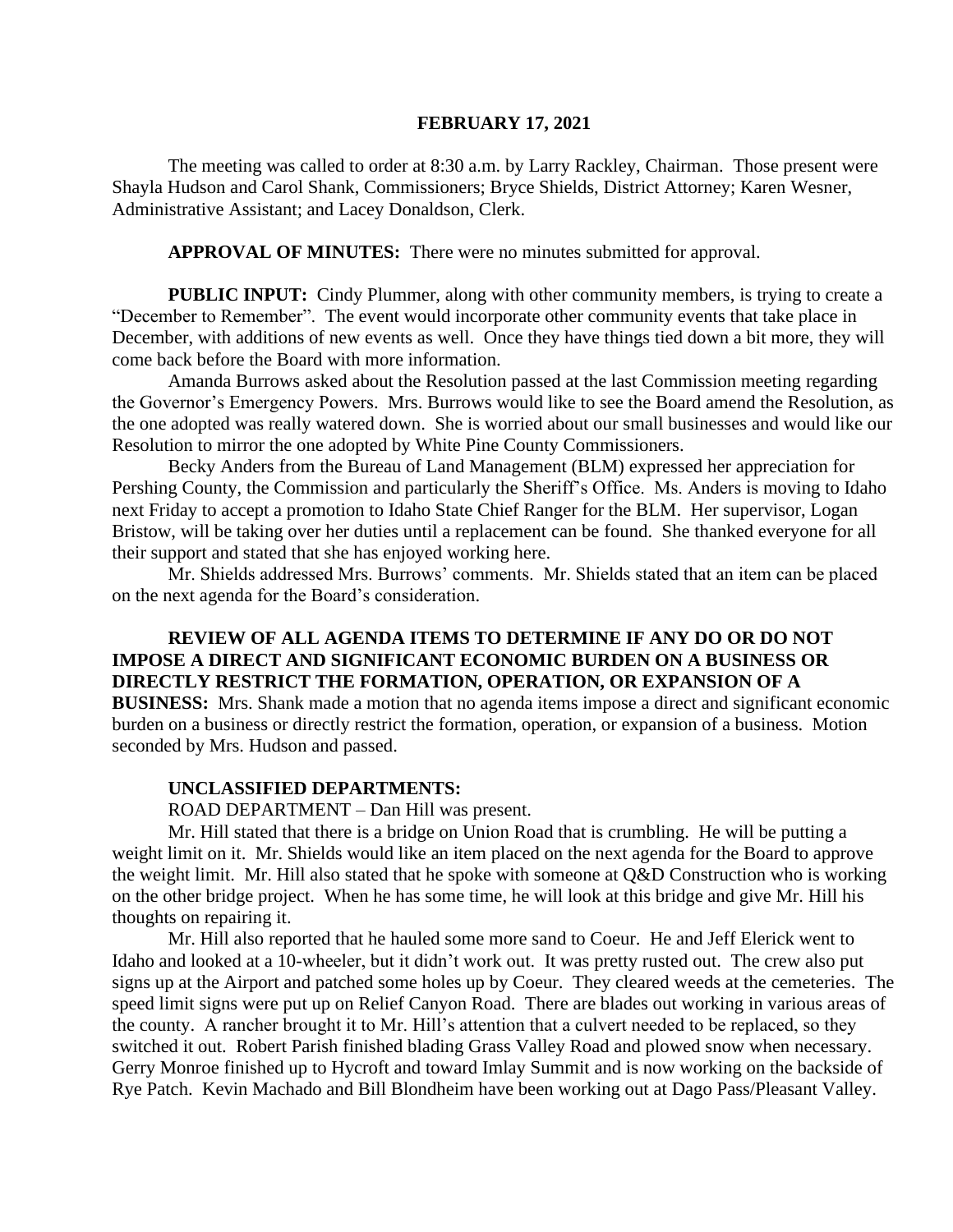Galen Reese has been working at Bluewing and will be heading over to Porter Springs. Mr. Reese also went with Jason Barrick to pick up the City's repaired garbage truck.

*Permission to go to bid for Mag Chloride:* Mrs. Shank asked if this would be for next year. Mr. Hill stated it is for this Spring and it is in the Regional Streets budget.

Mrs. Shank made a motion to approve Mr. Hill going to bid for Mag Chloride. Motion seconded by Mrs. Hudson and passed.

LANDFILL & RECYCLING – Dan Hill was present.

Mr. Hill reported that the dozer needs new tracks, which will cost approximately \$20,000.

*Discussion regarding raising the Landfill fee:* Mr. Hill stated that he didn't see this item on the agenda, so he didn't prepare any information. Mrs. Shank stated that it is currently \$120.00 per parcel. Mr. Hill thinks it would have to be increased to at least \$180 to hire another full-time employee.

Mrs. Hudson asked if the company that was supposed to clean up the burn pile on Main Street has spoken to Mr. Nielsen yet. Mr. Hill stated that he doesn't think they have. Mrs. Shank stated that if they haul the debris to our Landfill, we could charge them.

Mrs. Shank spoke about Recycling. They had a meeting last Thursday and it had good attendance. Joe Crim has agreed to start bailing to get it caught up. There will be two members resigning from the Board. Mrs. Shank also met with the City and they might be willing to take over coordination of the volunteers.

Mr. Hill stated that the fuel dispensing system in Imlay isn't printing properly. It was replaced last year. The quote to modernize the unit is \$13,000. He is working on getting a quote from another company, but they indicated it would be closer to \$20,000. Mr. Handka stated that he would get Mr. Hill the vendor information for the company used at the Airport.

BUILDINGS AND GROUNDS – John Handka was present.

Mr. Handka reported that he met with the swimming pool people and they did some core samples, but we don't have any results yet. The guys have been helping at the Community Center a lot to keep up with the cleaning and event set-up as some of the custodial staff are out. They have also been helping at the Senior Center. The old stove has been removed from the Community Center kitchen, but the new one hasn't been installed yet. They have been replacing lights around the Courthouse and the front door has been painted. The trees in the Park are being pruned now.

Mrs. Shank asked if he got a quote for the tree removal on the two lots by Sheriff's Office. Mr. Handka stated it will cost \$5,000.00.

Mrs. Shank asked about the signs at the Airport stating who to call for the gate code. Mr. Rackley stated that it says to call the DA's office or Dispatch. Mrs. Shank asked why Buildings & Grounds isn't listed. Mr. Rackley stated that Mr. Handka has the codes, but he thought them calling dispatch after hours was a better option. Mrs. Hudson asked if they were still having problems with the gate. Mr. Handka stated that he will get with Mr. Rackley so he can learn how to reset it.

*Proposal from BSL Electric for electrical wiring at the Community Center for back-up hospital beds to be paid by CARES Funding in the amount of \$12,875.00:* Mrs. Hudson stated that she would be abstaining from discussion on this item as this is her family's business.

Mrs. Shank made a motion to approve the proposal from BSL Electric for electrical wiring at the Community Center for back-up hospital beds to be paid for with CARES Funding in the amount of \$12,875.00. Motion seconded by Mr. Rackley. Mrs. Hudson abstained. Motion carried.

PERSHING COUNTY FIRE/AMBULANCE –

*Grass Valley Fire:* Mr. Rackley read an update from Sean Burke. The Department is receiving a medical call about every other day. Their FY22 Budget has been submitted.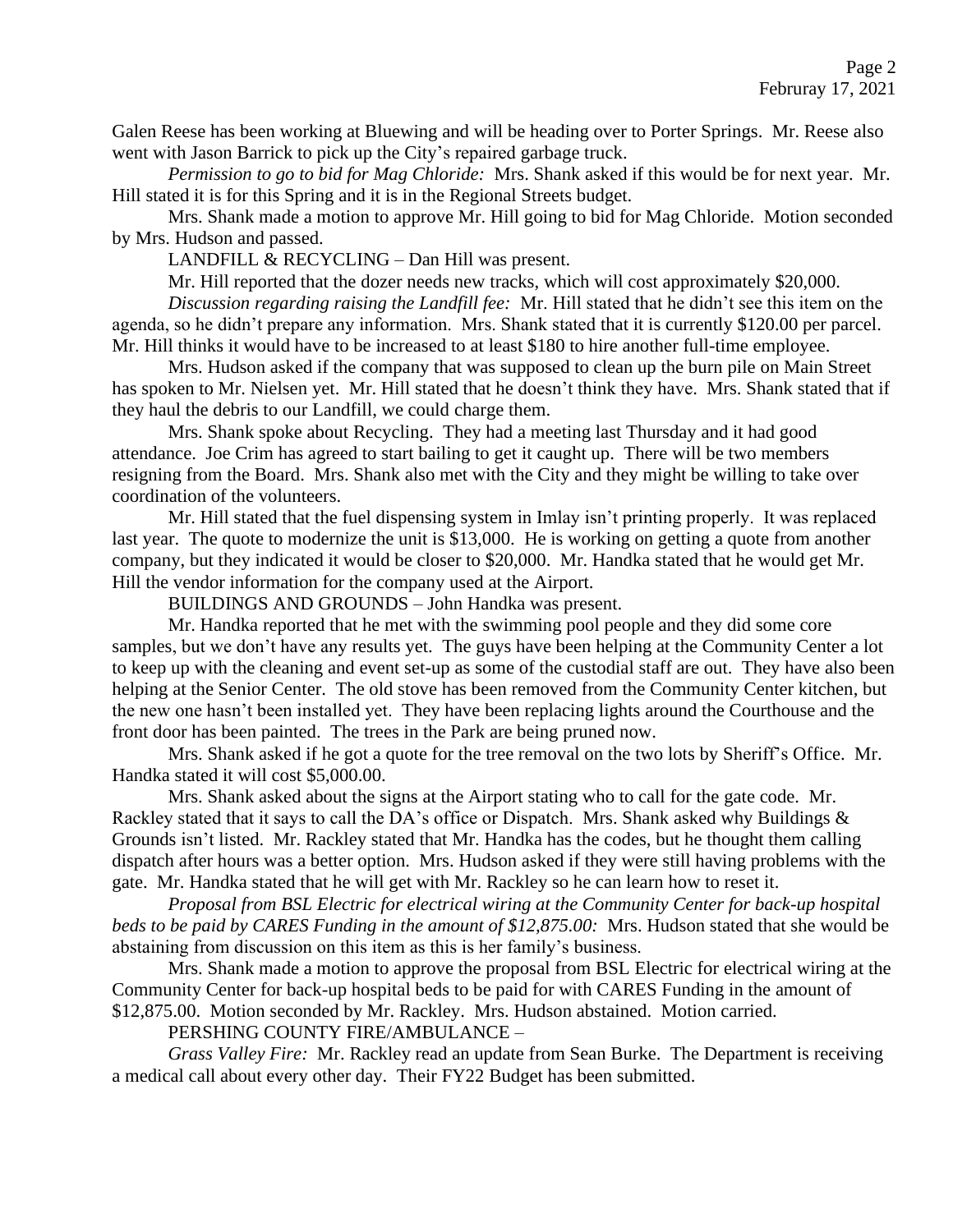EMERGENCY MANAGEMENT – Mr. Burke's written report also noted that  $2^{ND}$  doses of the COVID vaccines for the Senior Center and Prison Staff are being giving today.  $2<sup>nd</sup>$  doses will also be available at the Health Nurse's office on February 24<sup>th</sup>. We are still receiving 2<sup>nd</sup> doses, but will not receive any more first doses for two weeks. The State has \$52,000 earmarked for Pershing County to assist with vaccinations. The State is working on a plan to release additional vaccines for mine employees. Mr. Burke has spoken with Coeur Rochester and is waiting on the State to finalize the plan.

*Grass Valley Advisory Board:* The Grass Valley Advisory Board meetings are still on hold.

SAFETY / CHN / CEMETERY – Cheryl Haas submitted a report, which was read by Mrs. Shank. The Health Department is busy keeping up with COVID vaccinations. Ms. Haas has started working on scheduling the yearly safety classes for all the departments. She hopes to change out the County's AEDs (Automated External Defibrillator) as they will be obsolete over the next year. She will also be scheduling Safety meetings and building inspections. Ms. Haas also reported that she met with Bruce Cheney from Spacial Generations. The mapping of the cemeteries is almost ready. All the cemeteries are looking good and she has no issues at this time.

LIBRARY – Kathie Brinkerhoff was present.

Ms. Brinkerhoff stated that they are checking out books and meeting people at the door. New books have been put on carts in the lobby and people can come in and look at them. They are answering phone calls every day. Appointments can be made to use the two available computers, which have been spaced apart for social distancing.

*Discussion regarding re-opening the Library:* Ms. Brinkerhoff stated that they are discussing re-opening, but it will depend on the update from Dr. VanGuilder at the next Health Board meeting. Ms. Brinkerhoff stated that she needs to protect her staff. Returned books are quarantined for a week before they are put back in circulation.

Mrs. Shank asked Ms. Brinkerhoff to see what other libraries are open, and what procedures they have put in place. Ms. Brinkerhoff stated that until about 3 weeks ago, all were still closed. A few have re-opened, but most are still doing curb-side pick-up.

Mr. Rackley stated that libraries are on the Governor's newest list for openings.

Mrs. Hudson stated that the libraries are open at the schools. The Library is a valuable asset that needs to be open. Mr. Rackley stated that there are preventative measures they can follow. All three board members feel it is time to re-open.

Mr. Shields stated that as of February  $15<sup>th</sup>$ , they can allow 50% capacity. Masks and social distancing are required, and Ms. Brinkerhoff can ask them to leave if they refuse.

It was noted that the target date for opening the Senior Center is March  $8<sup>th</sup>$ . Mrs. Shank would like to see the Library opened by March  $1<sup>st</sup>$ .

IT DEPARTMENT – Justin Abbott was present.

Mr. Abbott reported that he is providing a lot of support to departments wanting to order new equipment and then setting it up. He is waiting for the cabling in the Courthouse to be completed for the network upgrade project and then he will deploy the firewalls. Then he will move into the pre-planning for the evaluation and purchase of a new phone system.

COMMUNITY CENTER – *Approval of cost of supplies to refurbish 22 round tables:* The cost for supplies to refurbish the tables is \$335.47. Mrs. McKay was on the Zoom call. She provided the Board with a written report and spoke about the building usage. She asked if the Community Center could be opened-up a bit more, to include usage of the stove. Mr. Shields stated that the current directive allows for 250 occupants. Mrs. McKay would like the stove installed prior to the  $24<sup>th</sup>$ , as she has a group that would like to use it. Mrs. Hudson will follow up with Mr. Handka.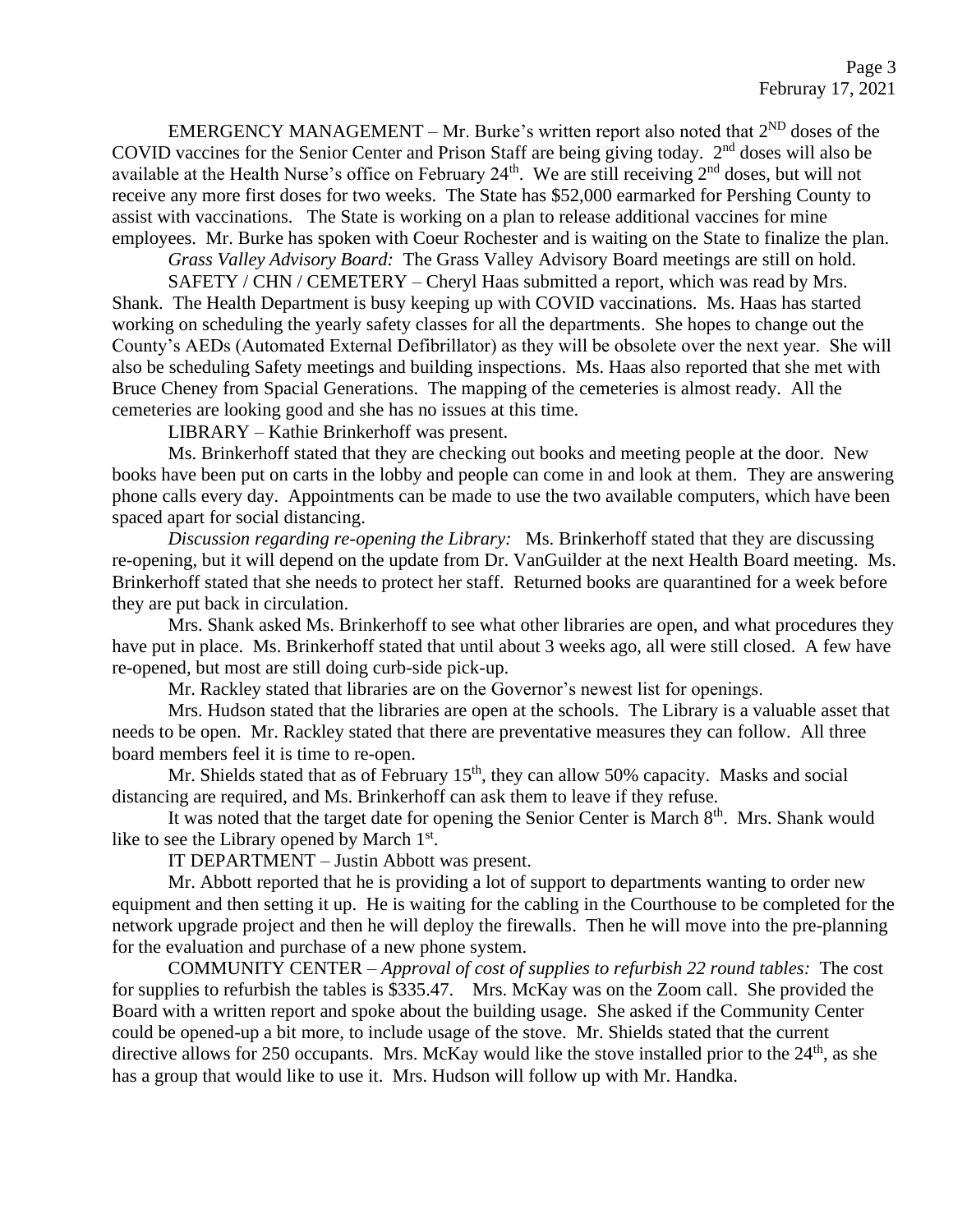Mrs. Shank made a motion to approve the purchase of supplies in the amount of \$335.47 to refurbish the round tables at the Community Center. Motion seconded by Mrs. Hudson and passed.

ECONOMIC DEVELOPMENT – Heidi Lusby-Angvick was present via Zoom.

Mrs. Lusby-Angvick reported that she and the Project Manager from West Coast Salmon Nevada met with each of the Commissioners last week regarding their progress. Mrs. Lusby-Angvick also reported that the second Build Nevada class is currently being scheduled. She needs to verify that the space is still available at the school and find a new instructor. Mrs. Lusby-Angvick also reported that she listened in on the NDOT (Nevada Department of Transportation) State Rail Plan meeting. Lovelock was mentioned as a potential Amtrak stop for the future. She will reach out to see what other opportunities might be there. She is also meeting with Lee Boner from NDOT monthly and continues to remind him about the G29 Bridge. Lastly, she continues working on the Brownfield project. Another property has potentially been identified for Phase II assessment.

# **ELECTED DEPARTMENTS:**

LACEY DONALDSON, CLERK-TREASURER – Mrs. Donaldson reported that one of her employees has submitted their letter of resignation effective March 1<sup>st</sup>. Another employee has applied for an open position within another department. On top of possible staff changes, Mrs. Donaldson has scheduled a tax sale for the last week in May, so they are in the middle of the research and notice process for that.

*Approval of corrections/changes to the Tax Roll:* Mrs. Donaldson reported that she is scheduled for training on the corrections module tomorrow and should have corrections for the Board to review at the next meeting.

*Approval to advertise for vacant Administrative Clerk I/II position:* Mrs. Hudson made a motion to approve the advertisement and hiring to fill the vacant Administrative Clerk I/II position in the Clerk-Treasurer's office. Motion seconded by Mrs. Shank and passed.

RENE CHILDS, RECORDER-AUDITOR – Mrs. Childs reported that Tyler Technologies has uploaded all the scanned images from US Imaging. Stephiene Yenni is now in the process of verifying and indexing over 140,000 documents.

Mrs. Childs is working on budget prep. Chris Snodgrass has been trying to put together the salary figures for budgets, but they have some questions regarding PERS calculations, so they are waiting for a response from them. There were a handful of departments that did not submit their budgets prior to the deadline that Mrs. Childs had to nudge along; and another that Mrs. Childs had to prepare herself as she did not get a response from them.

*Tax Rate Increase discussion with Department of taxation; Review of County Tax rates; special tax assessment fees, and fees charged to public for various services:* Mrs. Childs stated that she and Mrs. Donaldson had a conference call with the County's representative at Taxation. She gave the Board the current tax rates. The City's rate is currently 3.6592 and the cap is 3.66. That only leaves 0.0008 of an allowable increase. Mrs. Shank asked if just the County rate could be increased. Mrs. Donaldson stated that any increase to the County rate effects the City rate. Mrs. Childs stated that they also met with Mr. Shields and discussed creating a fire district. Mr. Shields stated that a fire district could be created, which would exclude the City; however, the revenue generated would not be able to sustain a department.

Mrs. Shank also gave the Board rate information for other counties and the Pershing County fee schedule for items in the various departments. She noted that most of the fees are set by statute. Mrs. Shank asked what kind of assessments the Board can impose. Mr. Shields did not think we could add a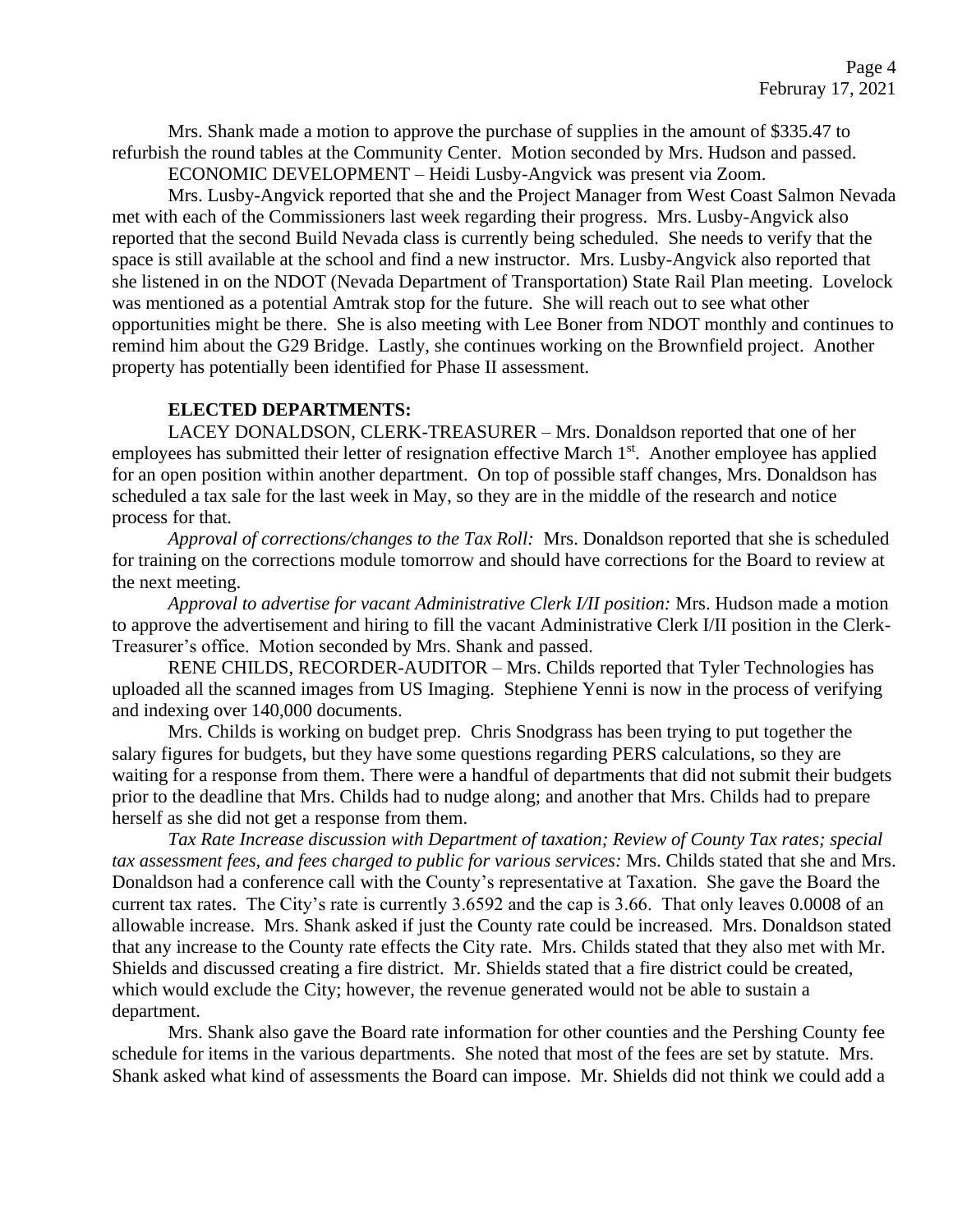fire protection assessment, but would have to do more research. He also stated that a General Improvement District could be created, which would have its own taxing authority.

LAUREEN BASSO-CERINI, ASSESSOR – Ms. Basso-Cerini reported that 9 applications were received for the vacant positions in her office and 7 were given interviews. Mrs. Donaldson and Mr. Evans sat on the interview committee with Ms. Basso-Cerini and she has narrowed it down to three. There are three positions available, but Ms. Basso-Cerini has not made a decision on how to fill them. Pershing County's starting salary for an Appraiser is \$15.55, which is a bit low. Ms. Basso-Cerini would like to prepare an offer letter with the starting salary of at least a Step 5. She has spoken to Mrs. Childs and the funding is available in her budget. Mrs. Wesner stated that a Salary Resolution will need to be put on the agenda to start someone at an advanced step. Ms. Basso-Cerini will get Mrs. Wesner the paperwork.

Ms. Basso-Cerini also reported that she is still utilizing the two contract employees from Storey County for appraisal help. In regard to maps, Ms. Basso-Cerini has reached out to Mr. Armstrong for guidance. She stated it is not her place to ask for minimum requirements, but out of five pending maps, three of them are missing pertinent details. She would like to see the County set some requirements. Lastly, Board of Equalization is scheduled for next Tuesday, February 23<sup>rd</sup>. Two appeals were filed, and both have reached stipulated agreements.

JERRY ALLEN, SHERIFF – Sheriff Allen reported that he currently has 17 inmates in the jail. They have a full day in District Court today. The new dispatch trainee should start tomorrow morning.

*Salary Resolution, R. Wilkie:* Sheriff Allen stated that he is moving one of his dispatchers to the Admin office, but she will be a backup dispatcher as well.

Mrs. Hudson moved to approve the Salary Resolution for Ramona Wilkie, moving her from Dispatcher, Range 27, Step 5 to Administrative Clerk II, Range 26, Step 7, effective February 2, 2021. Motion seconded by Mrs. Shank and passed.

**UPDATE ON PROGRESS OF SITE LOCATION, DESIGN, FUDNING, AMENITIES AND CONSTRUCTION OF FUTURE LAW ENFORCEMENT CENTER:** Mr. Rackley reported that LCA has closed their Elko office and are operating out of their Boise, Idaho office. He has spoken to them and they will still come down when necessary to discuss any changes, etc. Since Mrs. Hudson is new to the Board, Mrs. Shank stated that they need to review the plans again.

APPROVAL TO PURSUE FINANCIAL AND FUNDING INFORMATION FROM VARIOUS SOURCES WITH REGARDS TO THE NEW LAW ENFORCEMENT CENTER AND COUNTY FINANCES FROM USDA, SHERMAN & HOWARD, BANKS AND OTHER OUTSIDE SOURCES INCLUDING CONSULTANTS – Mrs. Shank stated that she asked for this item as she doesn't feel confident enough about what the next steps are or what we should be doing.

Mrs. Donaldson stated that she spoke with Jonathan Baker at Nevada State Bank last week about some financing options. He suggested that the County look into securing a Municipal Financial Planner.

APPROVAL FOR DESERT MOUNTAIN SURVEY TO SURVEY PARCELS #001-131-07 AND 001-131-02 (WINDMILL PROPERTY) – Mr. Rackley has spoken with John Milton. It will cost approximately \$1,700. Mr. Milton will speak with the City of Lovelock's Legal Counsel regarding the process. Mr. Shields stated that an application needs to be made to the Planning Commission.

Mrs. Shank made a motion to move forward with having Desert Mountain Survey complete a survey of the Windmill Property parcels, APN #001-131-07 and 001-132-02. Motion seconded by Mrs. Hudson and passed.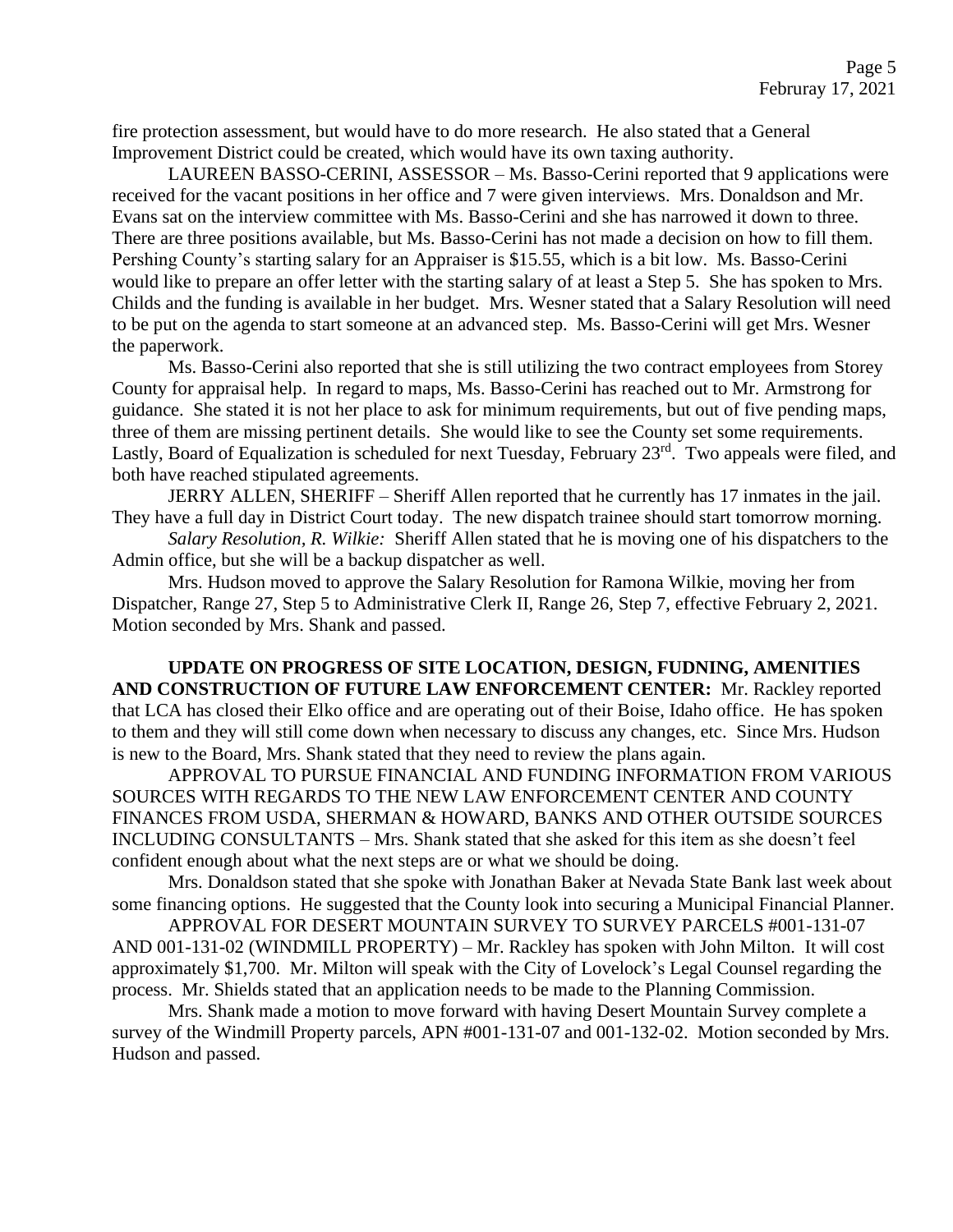APPROVAL FOR ROAD DEPARTMENT TO CUT DOWN TREES AT 825 CORNELL AVENUE (001-124-04) AND 845 CORNELL AVENUE (001-124-03) AND FILL IN HOLE AT WEST SIDE OF WINDMILL BUILDING – Mrs. Shank asked if they would be charging the County and if it would be more than the \$5,000 estimate John Handka obtained. Mr. Rackley stated that they didn't talk about that, but he did not think the time would be charged back.

Mrs. Childs asked if we have taken possession of this property as she hasn't seen anything. Mr. Shields stated that we are waiting on the Title Insurance, but we do have a purchase agreement.

Mrs. Shank made a motion to approve the Road Department cutting down trees and filling in the hole as presented. Motion seconded by Mrs. Hudson and passed.

APPROVAL TO REQUEST NV ENERGY TO REMOVE THE ELECTRIC SERVICE DROPS FOR 825 AND 845 CORNELL AVENUE – Mrs. Shank made a motion to request NV Energy to remove the electrical service drops for 825 and 845 Cornell Avenue. Motion seconded by Mrs. Hudson and passed.

**PROCLAMATIONS AND AWARDS:** There were no Proclamations or Awards considered.

**TOULON PEAK:** APPROVAL OF LICENSE AGREEMENT WITH NNIS FOR PLACEMENT OF TELECOMMUNICATION DEVICES ON TOWER AT TOULON PEAK – Mr. Shields stated that he hasn't had the opportunity to speak with Jesse Katsaris. Mr. Rackley did speak with him. Mr. Katsaris was upset that we wanted him to provide cameras for the County and pay to be up there. Mrs. Hudson stated that the County already has cameras and doesn't need Mr. Katsaris's. If he is going to have something on the tower, he should pay for it. Mrs. Shank stated that if we allow him to do it for free, we would have to allow others the same.

Amanda Burrows stated that she will be a competitor and can give the Board information regarding the going rate for leasing space.

Mrs. Hudson asked for clarification on the maintenance, as Jeff Campbell used to do it. Mr. Rackley stated that he and Norm Powell do the maintenance.

**DERBY FIELD AIRPORT:** Mr. Rackley stated that we had previously been awarded a \$20,000.00 CARES Act Grant to perform maintenance at the Airport. Mr. Rackley stated that approximately \$3,000 of that has been spent for the fuel island. It was noted that it has not been charged towards the grant yet. Mr. Rackley stated that he just received notice of another round of funding, in the amount of \$9,000. Mrs. Shank asked what the money can be used for. Mr. Rackley stated that the old beacon building will be torn down. There will also need to be dirt work done afterward. We also need to do some improvements to the runway lighting, so Mr. Rackley will look into that.

Mrs. Shank asked that Derby Field and Toulon Peak be placed under Buildings and Grounds on the agenda so that Mr. Handka can be present for any discussion.

Mrs. Donaldson spoke about the grant reimbursement process. She has never been given any invoices or backup documentation to submit to Armstrong/FAA for reimbursement. Mr. Rackley added that we have four years to expend these funds.

Mrs. Hudson asked what other projects the Airport Board might want to do. Mr. Rackley stated that they only thing they discussed was the old beacon building.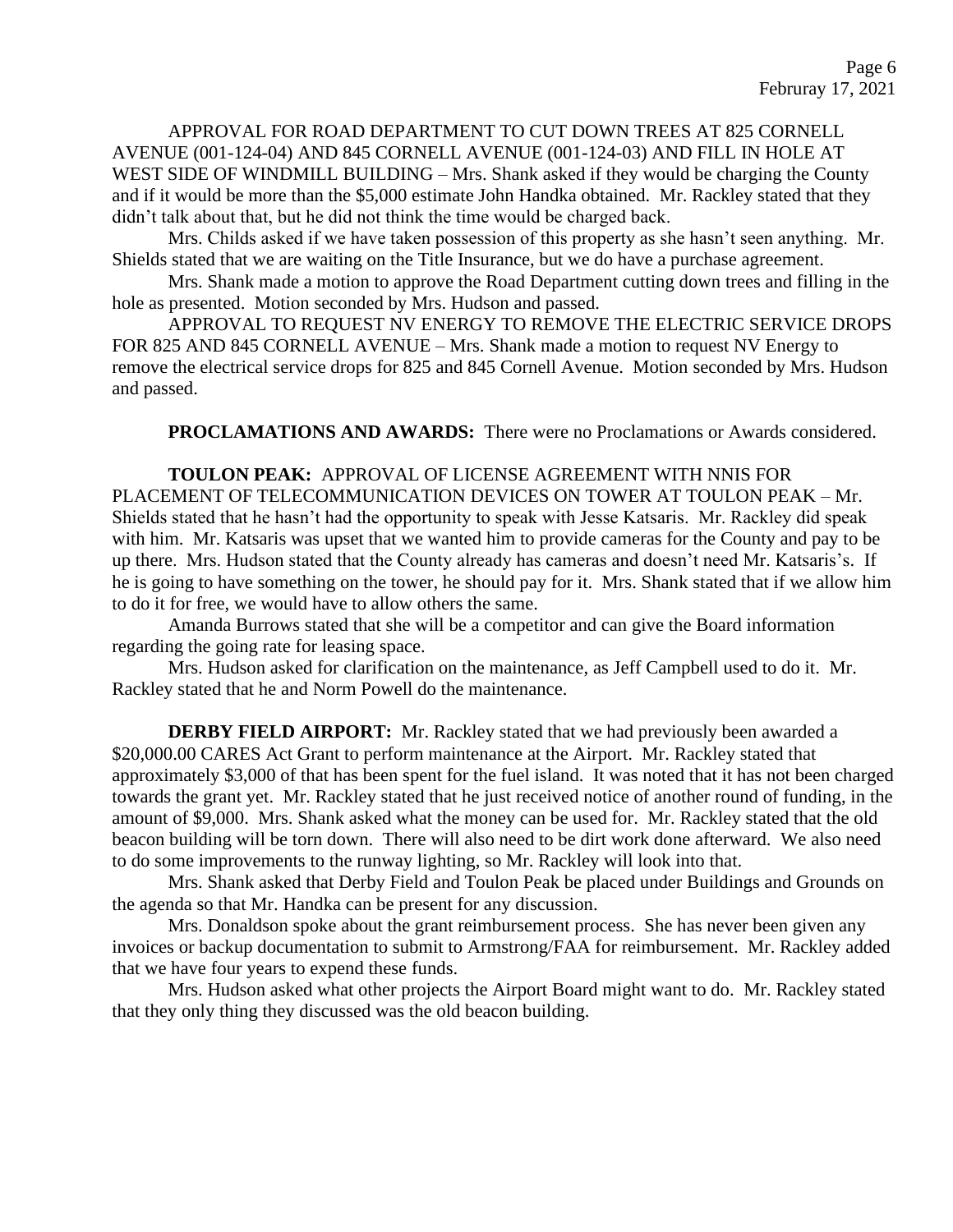**PLANNING AND BUILDING DEPARTMENT:** APPROVAL TO ADVERTISE/HIRE PLANNING TECHNICIAN POSITION DUE TO RESIGNATION– Mrs. Shank made a motion to approve the advertisement and hiring to fill the vacant Planning Technician position in the Planning and Building Department. Motion seconded by Mrs. Hudson and passed.

**CARES FUNDING, UPDATE/APPROVAL OF EXPENDITURES:** APPROVAL TO INCREASE DR. VANGUILDER'S STIPEND FROM \$500.00 TO \$750.00 AND TYSON MCBRIDE'S STIPEND FROM \$200.00 TO \$300.00 FROM JANUARY 1, 2021 THROUGH JUNE 30, 2021 – Mrs. Hudson made a motion to approve the increase for Dr. VanGuilder from \$500.00 to \$750.00 per month and Tyson McBride from \$200.00 to \$300.00 through June 30, 2021. Motion seconded by Mrs. Shank and passed.

APPROVAL TO FUND THE IMPROVEMENTS NEEDED AT THE COMMUNITY CENTER FOR THE EMERGENCY OPERATIONS CENTER NOT TO EXCEED \$1,000.00 (RELATED TO COVID, BY SETTING UP AN EMERGENCY DISPATCH AREA; TOTAL REQUESTED \$7,300.00) – It was noted that this item was previously approved, but not where it would be funded from.

Mrs. Shank made a motion to approve funding, not to exceed \$1,000.00, for improvements needed at the Community Center for the Emergency Operations Center. Motion seconded by Mrs. Hudson and passed.

PROPOSAL FROM BSL ELECTRIC FOR COMMUNITY CENTER ELECTRICAL WIRING FOR BACK-UP HOSPITAL BEDS IN THE AMOUNT OF \$12,875.00 – Mrs. Shank made a motion to approve the proposal from BSL Electric for the Community Center electrical wiring for back-up hospital beds in the amount of \$12,875.00. Motion seconded by Mr. Rackley. Mrs. Hudson abstained. Motion carried.

**FIRST READING OF PROPOSED ORDINANCE AMENDING CHAPTER 108 OF THE PERSHING COUNTY DEVELOPMENT CODE TO ALLOW FOR SOLAR ENERGY GENERATION FACILITIES WITHIN THE AG PRESERVATION OVERLAY DISTRICT:** Bill #346 was introduced by Commissioner Shank and read by Title as follows:

AN ORDINANCE AMENDING CHAPTER 108 OF THE PERSHING COUNTY DEVELOPMENT CODE BY AMENDING THE PROVISIONS OF 17.108.25, TO AUTHORIZE SOLAR ENERGY DEVELOPMENT IN THE AGRICULTURAL PRESERVATION OVERLAY DISTRICT WITH A SPECIAL USE PERMIT AND OTHER MATTERS PROPERLY RELATING THERETO.

**REPORT FROM LEGAL COUNSEL:** Mr. Shields stated that Carmen Turrillas is claiming she is a tenant of the Windmill Building. She had planned to move into the motel that burned down over the weekend. She has asked for an extension till April 15<sup>th</sup>. Mr. Shields stated that we have ownership of the property, but not possession. If we could get them to give us possession, then we could move forward with getting the property surveyed and do the work to the lot that is needed. All of this could be done without extending to them any of the rights provided to tenants. We could go through the legal process to get all the orders that are needed, but maybe not act on them in order to give them time to secure housing elsewhere. Mr. Shields also mentioned that he has asked them to remove the signs hanging from the building.

**REPORT FROM ADMINISTRATIVE ASSISTANT / HR:** Mrs. Wesner stated that she has been working on the required fiscal notes for Bill Draft Requests.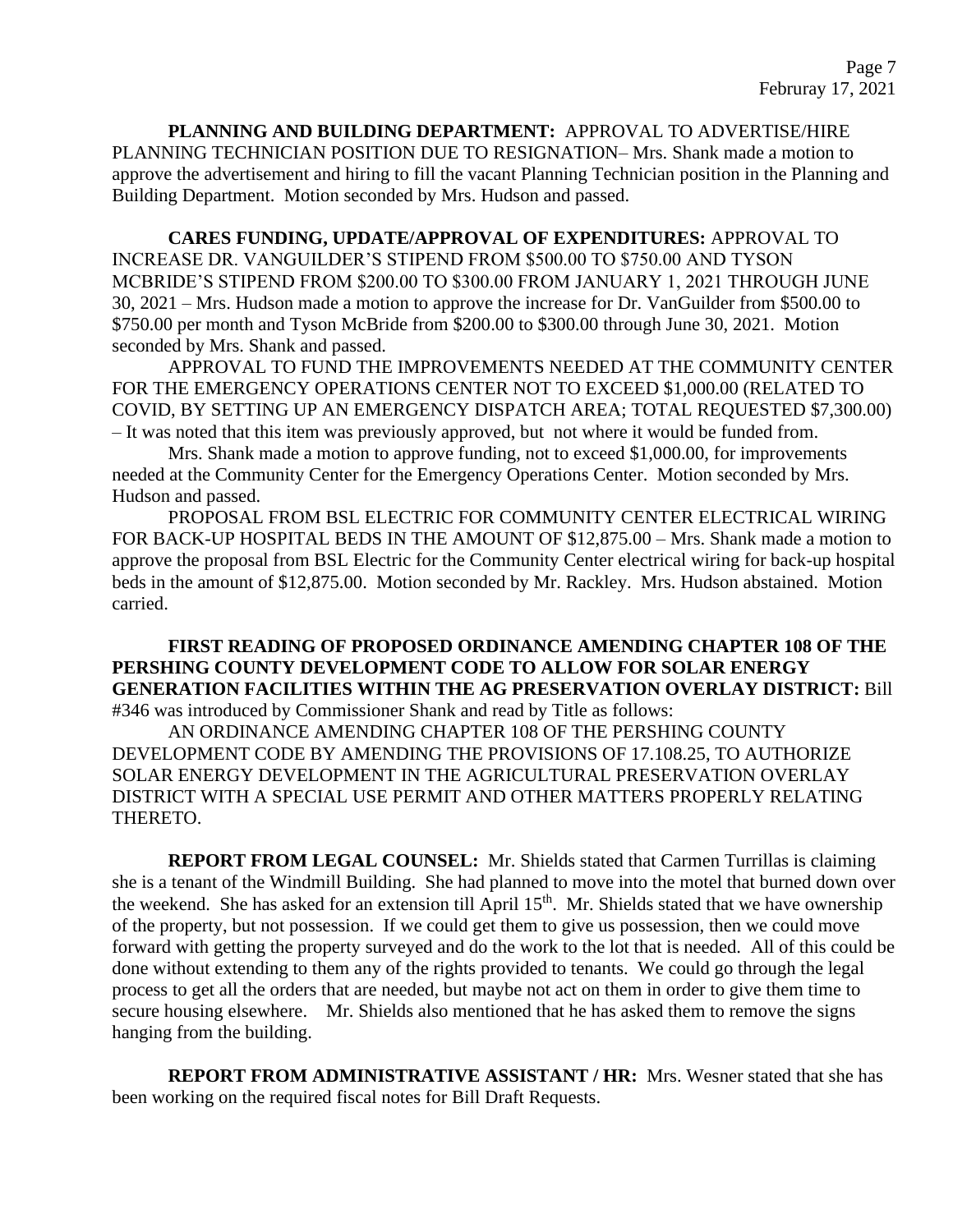APPROVAL OF FEE INCREASE FOR JORDAN WALSH, HOLLAND & HART (LABOR NEGOTIATIONS) EFFECTIVE MARCH 1, 2021, HOURLY RATE \$305.00 AND MILEAGE \$140.00 PER HOUR FOR TRAVEL OUTSIDE RENO/SPARKS AREA – Mrs. Shank made a motion to approve the fee increase for Jordan Walsh, Holland & Hart, as presented effective March 1, 2021. Motion seconded by Mrs. Hudson and passed.

**ITEMS FOR FUTURE AGENDAS:** Mrs. Shank asked about the hanger agreements. Mr. Shields stated that he is waiting on an Airport Board meeting so they can make a recommendation. The agreement is ready to go.

Mrs. Shank also asked about the increase to Business License fees; which was sent to Taxation. Mr. Shields hasn't heard back from Taxation and will follow-up.

Mrs. Shank asked if the Board wanted to readdress the Resolution brought up by Amanda Burrows. There was no response.

Mrs. Shank also spoke about the G29 bridge, asking if it should be put back on the agenda to send the State another letter. Mr. Rackley agreed. Mrs. Hudson thought we should send correspondence to the State weekly.

Mrs. Shank spoke about the Joint City-County meeting. She would like further discussion about the Recycling Center. Mr. Shields also stated that we could talk to them about a General Improvement District for fire services to see what their feelings are. Mrs. Hudson also stated that it was brought to her attention that the City has been side-stepping the Planning Commission, so she would like to ask them about that. The Board would also like confirmation regarding the abandonment of 9<sup>th</sup> Street.

Mrs. Hudson asked if the agenda item regarding NNIS needed to be put back on the agenda. It will be put back on if more information is provided.

# **UPDATE ON LEGISLATIVE MATTERS THAT COULD IMPACT COUNTIES:** Mrs.

Shank spoke briefly about Innovation Zones. There are other bills that NACO (Nevada Association of County Officials) is watching very closely. Mrs. Shank will send the list to Mrs. Wesner to distribute to the other Board members. Mrs. Shank participates in a Legislative update every Friday and will keep the Board informed.

# **PUBLIC HEARING REGARDING PROPOSED PROJECTS FOR CDBG-COVID**

**(ROUND 2) FUNDING IN THE AMOUNT OF \$39,774.00:** No proposed projects were submitted; however, Mrs. Shank stated that the impact to small businesses was brought up during Public Input. This could include OSHA fines. She is not sure if this would fit into the requirements for funding. Mrs. Shank will call and get more information about the grant requirements. Another hearing is scheduled for the next meeting.

**CORRESPONDENCE:** There was no additional correspondence discussed.

# **MATTERS OF THE BOARD FOR DISCUSSION; BOARD MEMBER REPORTS;**

**BOARD LIAISON REPORTS:** Mrs. Shank reported that the Museum Board met and are working on getting the blacksmith shop moved to the Museum. Mr. Rackley stated that the Clampers would like to place another plaque and will contact the Museum Board for suggestions. Mrs. Shank also reported that the Library Board didn't have a quorum for their last meeting. The National Association of County Officials (NACo) Annual Conference will be virtual this year. Mrs. Shank also asked about scheduling a Jail Inspection for the second meeting in March.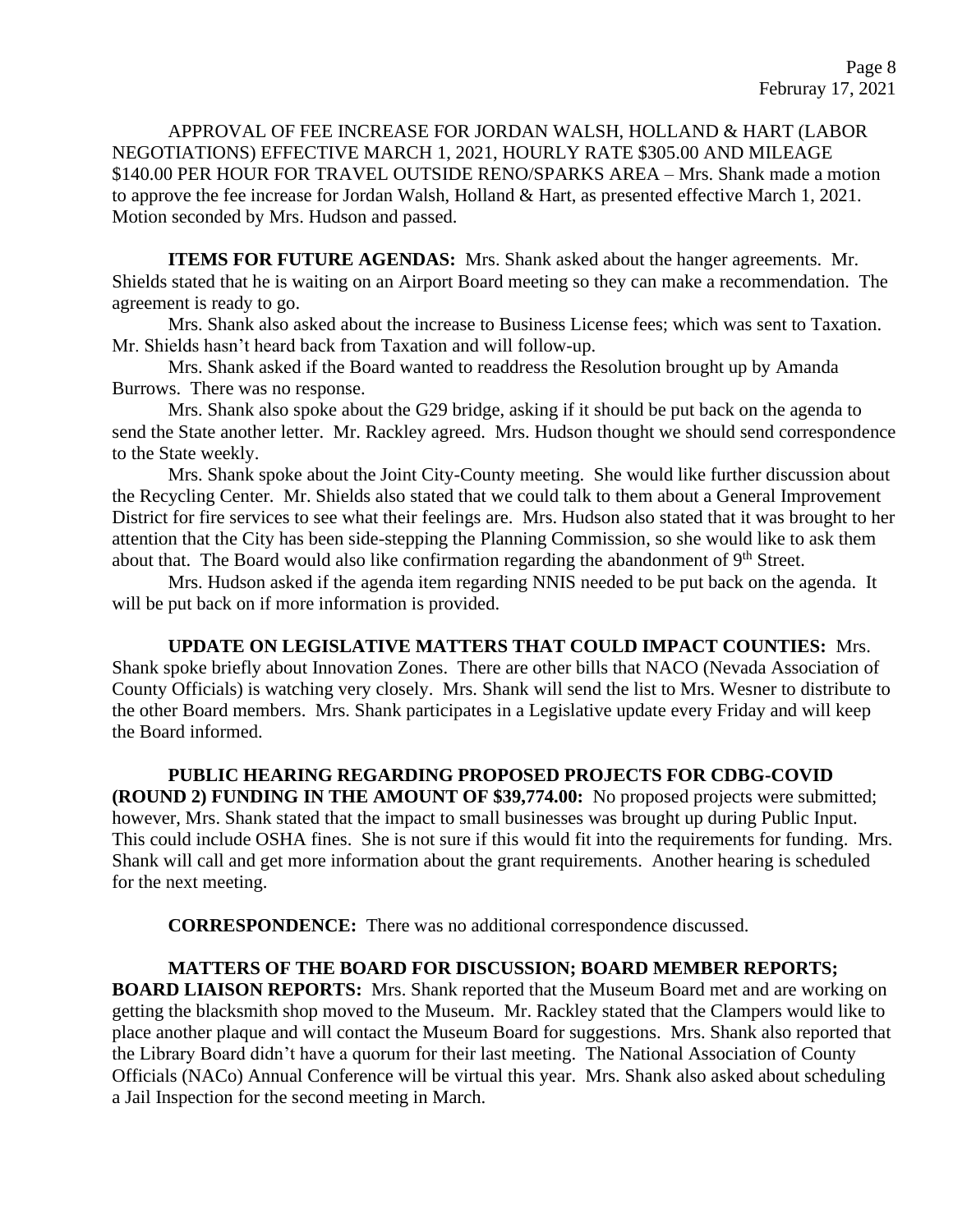Mrs. Hudson attended the Central Nevada Water Authority meeting by Zoom last week. There is a Humboldt River Water Basin Authority meeting in Lovelock on February 23<sup>rd</sup>. Mrs. Hudson spoke with Jeff Fontaine and he asked about the Sunrise Mine. Their water permit was contested, but will be approved. Mrs. Hudson also spoke about the fire that happened over the weekend. She wondered about building permits and who is investigating the fire. Mr. Shields did contact Chief Wilcox and left a message. Mrs. Hudson is concerned that inspections are not being done. She also stated that the County needs to contract with a commercial building inspector with all these large projects coming in.

Mr. Rackley spoke about Channel 8 being out. They installed a spare translator, but it has now gone out as well. Mr. Rackley will get up there as soon as the weather permits, as the road is not passable at this time. Mr. Rackley also reported that the Senior Center is shooting to re-open on March 8<sup>th</sup>. Dr. VanGuilder is waiting for the Seniors to receive their second vaccinations. Ms. Brinkerhoff stated that it is her understanding that the second shot can make you sick and asked if there something in place to check on those seniors afterwards. Mr. Rackley didn't think there would be an issue.

**PUBLIC INPUT:** Kathie Brinkerhoff spoke about a natural painting or something that she saw when being care-flighted out of the county. She asked if anyone knew anything about it.

**VOUCHERS:** Mrs. Hudson made a motion to approve the vouchers with the exception of a voucher for Vendor #521, BSL Electric. Motion seconded by Mrs. Shank and passed.

Mrs. Shank made a motion to approve the voucher for Vendor #521, BSL Electric. Mr. Rackley seconded the motion. Mrs. Hudson abstained. Motion carried.

The meeting recessed at 11:39 a.m. and reconvened at 1:00 p.m.

### **WORKSHOP WITH THE FIRE DEPARTMENT AND AMBULANCE TO DISCUSS EMERGENCY MEDICAL SERVICE ALTERNATIVES:** Lovelock Fire Chief Rodney Wilcox, Patty Bianchi, and Marti Nolan, EMS Coordinator, were present.

Chief Wilcox gave the Board a proposal, which included hiring six full-time personnel. Chief Wilcox also wanted to recognize the hard work and dedication of the Lovelock Fire Department volunteers. As good of a job as they do, it is becoming harder and harder to cover the ambulance. Commissioner Rackley stated that he is in favor of the proposal; but doesn't know where the funding would come from.

Mrs. Shank stated that the annual joint City-County meeting is coming up. She would like to discuss the possibility of creating a General Improvement District for fire and ambulance service. Mrs. Shank was hopeful that the County could raise taxes to help bring in more revenue, but they learned this morning that there isn't room within our tax rate for an increase. Ms. Bianchi asked about Fire Districts. Mrs. Donaldson stated that the tax rate would still have to fall within the tax cap. Mrs. Shank stated that the County is currently contributing \$310,233.00 between the four fire departments and \$124,137 for the Ambulance Department. In order to generate that amount of revenue, the tax rate would have to be increased \$0.23.

The Ambulance Fund does currently have an ending fund balance of \$311,309.00, but this fund is supposed to support the purchase of a new ambulance as well. It was noted that the Option Tax can be used to offset any shortfalls when purchasing an ambulance.

Mrs. Shank stated that we continue to have revenue shortfalls due to the billing.

Mrs. Shank also stated that each department has money budgeted for PERS. Would they be willing to give that up? Chief Wilcox stated that they would not.